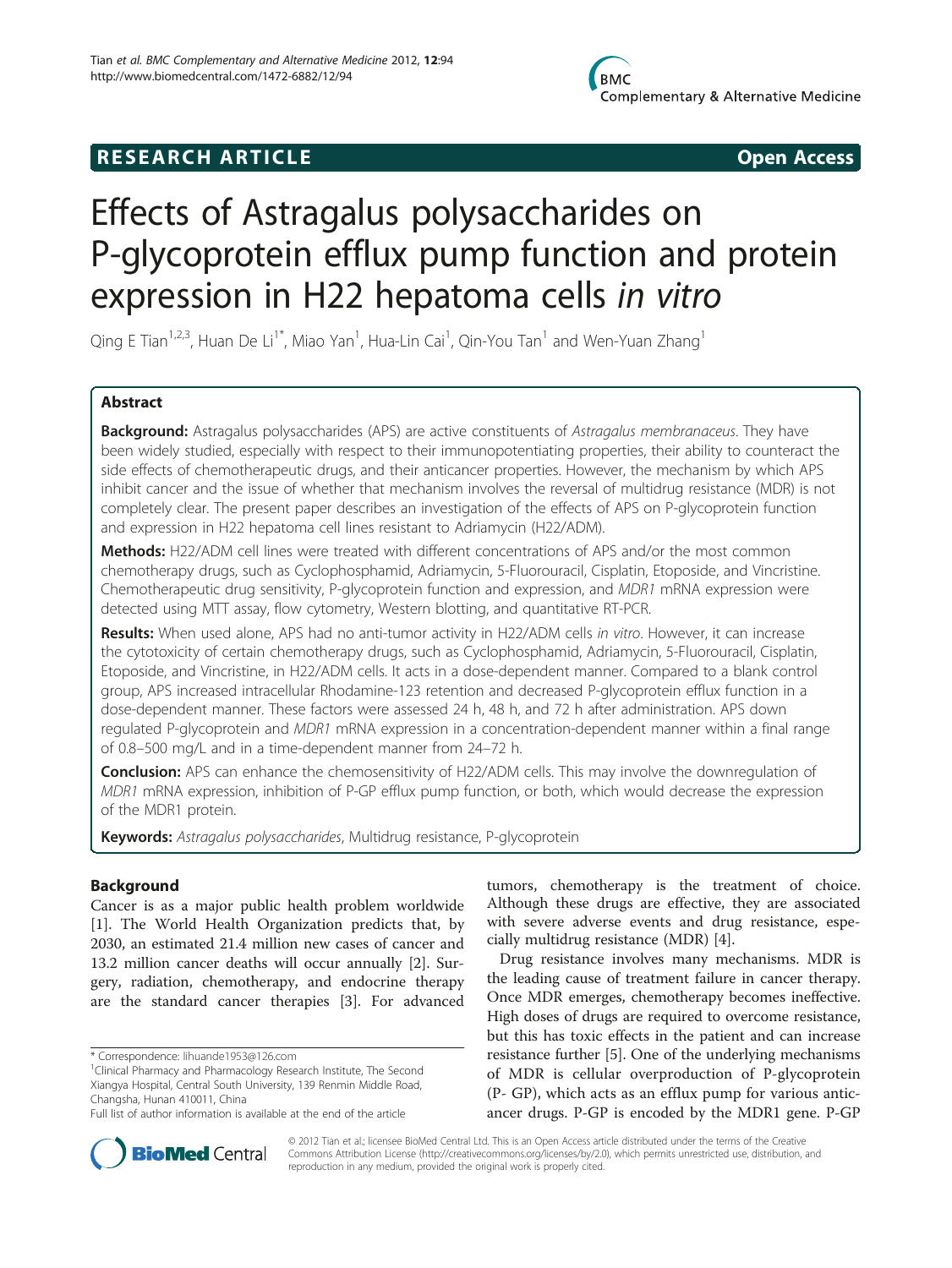overexpression has become a therapeutic target for circumventing MDR. One strategy is to co-administer efflux pump inhibitors, but such reversal agents might increase the side effects of chemotherapy by blocking physiological anticancer drug efflux from normal cells. Although many efforts to overcome MDR have been made using first- and second-generation reversal agents, including drugs already in clinical use for other conditions (e.g. verapamil, cyclosporine A, quinidine) and analogues of first-generation drugs (e.g. dexverapamil, valspodar, cinchonine), few significant advances have been made. Clinical trials with third generation modulators (e.g. biricodar, zosuquidar, and laniquidar) specifically developed for MDR reversal are ongoing. The results, however, are not encouraging and it may be that no perfect reverser currently exists [[6](#page-8-0)].

Traditional Chinese medicine (TCM) and herbal medicines in particular have been used in the treatment of cancer for thousands of years in China, Japan, South Korea, and other Asian countries. These medicines are widely accepted as current forms of complementary and alternative cancer treatments in the United States and Europe [\[7,8](#page-8-0)]. Experiments have shown that TCM plays an anticancer role by inducing apoptosis and differentiation, enhancing immune response, inhibiting angiogenesis, and reversing MDR [\[9](#page-8-0)]. TCM has great advantages in terms of increasing the sensitivity of chemo-therapeutics, reducing the side effects and complications associated with chemotherapy, and improving both patient quality of life and survival time [\[10\]](#page-8-0). In the search for new cancer therapeutics with low toxicity and few side effects, TCM shows promise [\[11\]](#page-8-0).

The dried root of Astragalus membranaceus has a long history of medicinal use in TCM. It is traditionally prepared as a tonic that can improve the functioning of the lungs, adrenal glands, and the gastrointestinal tract, increase metabolism, promote healing, and reduce fatigue [[12\]](#page-8-0). The active pharmacological constituents of Astragalus membranaceus include various polysaccharides, saponins, flavonoids, and L-arginine and L-canavanine [[13,14\]](#page-8-0). Among these, Astragalus polysaccharides (APS) has been most widely studied, mainly with respect to its immunopotentiating properties, its ability to counteract the side effects of chemotherapeutic drugs, and its anticancer activity [\[12,14-24](#page-8-0)]. However, the anti-cancer mechanism of APS and the issue of whether or not it involves the reversal of multi-drug resistance are not completely clear. Reports indicate that Astragalus membranaceus compound preparations "Changweiqing" and "Jiexinkang" can reverse multidrug resistance and that "preventing recurrence formula for UC" can inhibit the expression of P-gp in colon tissue [[25-27](#page-8-0)]. APS is the main active ingredient of Astragalus membranaceus, and it is worthy of further investigation.

The present study focused on investigating the effects and relevant mechanisms of APS on P-GP function and expression in H22 hepatoma cell lines resistant to Adriamycin (H22/ADM).

## Methods

#### Main reagents

APS (20000–60000 mol/L) was purchased from Shanxi Undersun Biomedtech Co. Ltd.). Cyclophosphamid (MTX), Adriamycin (ADM), 5-fluorouracil (5-Fu), cisplatin (DDP), etoposide (VP-16), vincristine (VCR), verapamil (VER), and rifampicin (RFP) were purchased from the National Institutes for Food and Drug Control). A two-step immunohistochemistry detection kit PV-9000; Rhodamine123 (Rh-123); TaKaRaRNA PCRI Kit (AMV) Ver3.0; and TRIZOL reagent were purchased from SIGMA Corporation. Goat anti-mouse IgG and fluorescein-affinity pure goat anti-rabbit IgG were purchased from Jackson ImmunoResearch Laboratories. Oligonucleotides and reagents for PCR assay were purchased from SIGMA Corporation.

#### Cell lines and culture conditions

H22/ADM cell lines purchased from Beijing Cowin Biotech Co. Ltd were incubated in medium containing 1 mg/L ADM to maintain its resistant characteristics. We kept H22/ADM cells in medium without ADM for 2 weeks before using these cells. The cells were cultured at 37°C in  $5\%$  CO<sub>2</sub> with 100% humidity in RPMI1640 medium (Gibco/ BRL, Bethesda, MD, U.S.) supplemented with 10% heatinactivated fetal bovine serum (FBS) (Sijiqing, Hangzhou, China), 100 U/ml penicillin, 100 U/ml streptomycin.

#### MTT assay for detection of H22/ADM cell proliferation

For cell growth and viability assays,  $5 \times 10^4$ /ml H22/ ADM cells were plated into 96 well cell culture plates (Costar, Charlotte, NC, U.S.) at 190 μl per well. After 24 h of incubation, they were divided into ten groups of six parallel wells each. One group contained 200 μl culture medium and served as a negative control group. Another group contained 10 μl 0.9% normal saline (NS) and served as a solvent control group. Three more groups contained DDP  $(0.1 \text{ mg/L}, 1.0 \text{ mg/L}, \text{ and } 10 \text{ mg/L})$  and served as positive control groups. The remaining five experimental groups received different final concentrations of APS (0.8 mg/L, 4 mg/L, 20 mg/L, 100 mg/L, and 500 mg/L). After incubation for 24 h, 10 μl MTT solution (5 mg/ml) was added to each well at 37°C in the dark and allowed to incubate for at least 4 h. Formazan crystals were solubilized in 150 μl dimethyl sulfoxide (DMSO) in every well, gently swinging 10 min. The optical density (OD) was read at 540 nm and 490 nm using a plate reader (Model 550; Bio-Rad, Tokyo, Japan). Relative inhibition of cell growth was expressed as follows: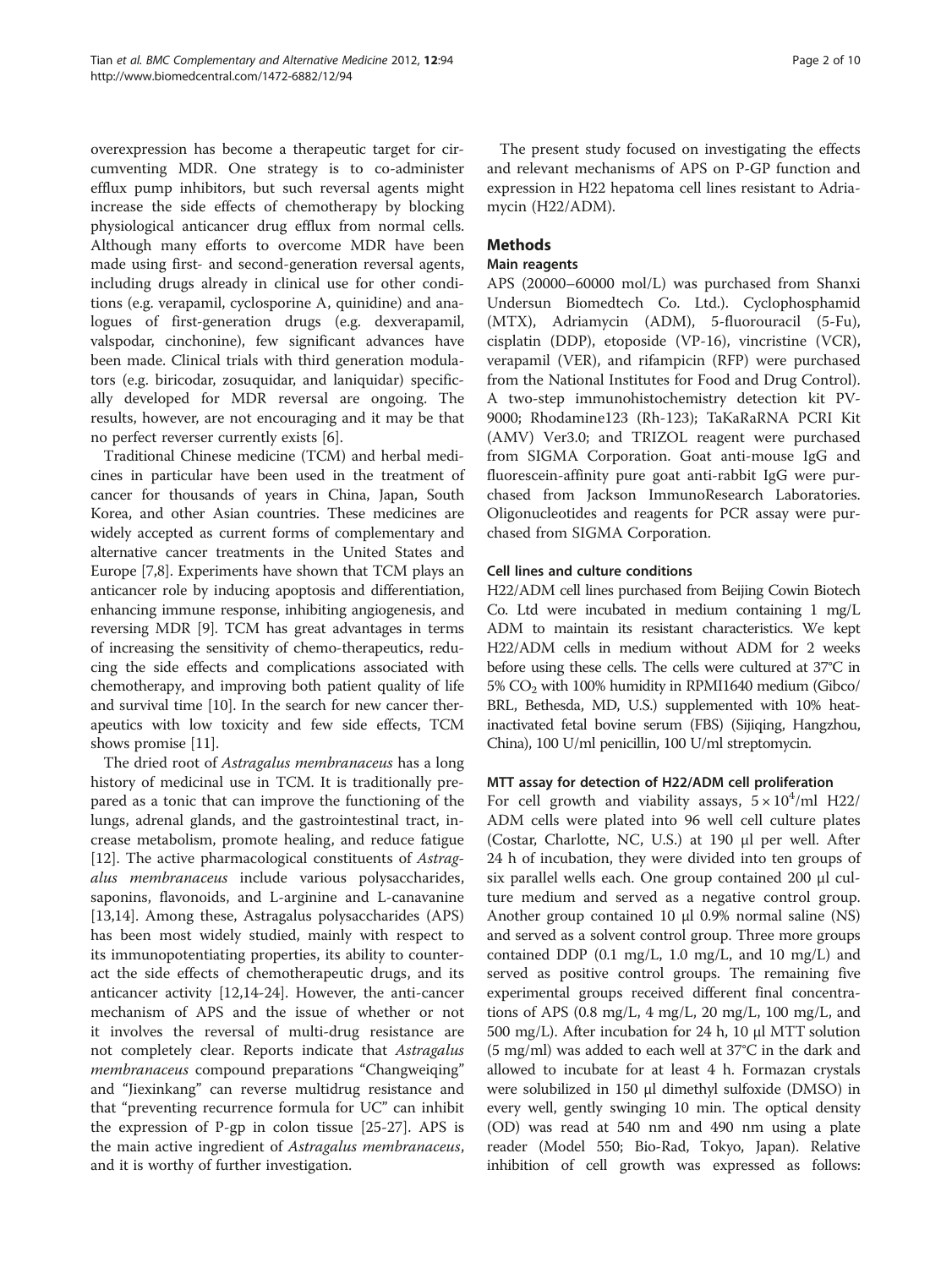Percentage  $(\%) = (1 - [OD] \text{test}/[OD] \text{control}) \times 100\%$ [[28](#page-8-0)]. Half inhibitory concentration  $(IC_{50})$  is calculated by linear regression equation. Each assay was repeated three times.

## MTT assay of the sensitivity of H22/ADM cells to chemotherapeutic drugs

For cell growth and viability assays,  $5 \times 10^4$ /ml H22/ ADM cells were plated into 96 well cell culture microplates, 100 μl per well, respectively. After 6 h of incubation, the cells were divided into seven groups of six parallel wells each. One group received 200 μl culture medium. This served as a control group. The other groups received 10 μl volumes of different final concentrations of APS  $(0.8 \text{ mg/L}, 4 \text{ mg/L}, 20 \text{ mg/L}, 100 \text{ mg/L},$ 500 mg/L). The cells that received these quantities of APS served as five experimental groups [\[29-31](#page-8-0)]. After incubation for 24 h, the medium was discarded and replaced with 190 μl of fresh medium per well. Then 10 μl the following concentrations of chemotherapy drugs were added into each well: ADM (0.625 μg/ml, 1.25 μg/ml, 2.5 μg/ml, 5 μg/ml, 10 μg/ml), 5-Fu (25 μg/ml, 50 μg/ml, 100 μg/ml, 200 μg/ml, 400 μg/ml), DDP (5 μg/ml, 10 μg/ml, 20 μg/ml, 40 μg/ml, 80 μg/ml), VP-16 (75 μg/ml, 150 μg/ml, 300 μg/ml, 600 μg/ml, 1200 μg/ml), VCR (1.25 μg/ml, 2.5 μg/ml, 5 μg/ml, 10 μg/ml, 20 μg/ml), CTX (100 μg/ml, 200 μg/ml, 400 μg/ml, 800 μg/ml, 1600 μg/ml). After incubation for 24 h,  $10 \mu$ l MTT solution (5 mg/ml) was added into each well at 37°C in the dark for at least 4 h. Formazan crystalswere solubilizedin 150 μlDMSOineverywell with 10 min of gentle mixing, and the OD was read at a wavelengthof 540nmand 490nmusingaplate reader. Relativeinhibitionofcellgrowthwasexpressedasfollows: Percentage  $(\%) = (1 - [OD] \text{ test}/[OD] \text{ control}) \times$ 100% [[28\]](#page-8-0). IC50 was calculated using a linear regressionequation.Eachassaywasrepeatedthree times.

#### Rh-123 accumulation assay

The efflux activity of P-GP was determined by measuring the accumulation of the fluorescent P-GP probe Rh-123 as described by Collett A et al. [\[32](#page-8-0)]. In brief, H22/ADM cells were incubated with RPMI1640 medium, and then RPMI1640 medium (was used as a blank control group), APS (final concentrations 0.8 mg/L, 4 mg/L, 20 mg/L, 100 mg/L, 500 mg/L), VER (P-GP antagonist, was used as positive control) 10 μmol/L, RFP (P-GP inducer, was used as positive control) 10 μmol/L for 24 h, 48 h, and 72 h before Rh-123 experiments took place. Then cells were treated with trypsin digestion, centrifugation  $700 \times g$ , 5 min, 4°C, adjusted to  $1 \times 10^6$ /ml of cell suspension, and added to 1.5 ml EP tube, 0.5 ml/tube, Rh-123 was added to cells in the final concentration of 500 μmol/L, followed by incubation at 37°C in 5%  $CO<sub>2</sub>$  incubator for 60 min. Each group included six parallel EP tubes. After this incubation period, the cells were washed twice (cold PBS, 4°C; centrifugation  $700 \times g$ , 5 min, 4°C) and fixed (cell fix, 0.5 ml). All samples were analyzed using flow cytometry.

#### Western blot analysis

RFP (P-GP inducer) and VER (P-GP antagonist) were used as positive controls; H22/ADM cells were used as blank controls. Western blot analysis was performed as described previously [\[33\]](#page-8-0). After treatment with VER 10 μmol/L, RFP 10 μmol/L, and APS  $(0.8 \text{ mg/L}, 4 \text{ mg/L})$ 20 mg/L, 100 mg/L, 500 mg/L), cells were incubated for 24 h, 48 h, or 72 h. Cells were washed twice with icecold PBS and total cell lysates were collected in sodium dodecyl sulfate (SDS) sample buffer (50 mM Tris–HCl, pH 6.8, 100 mM dithiothreitol (DTT), 2% SDS, 0.1% bromophenol blue, 10% glycerol). Cell lysates containing equal amounts of protein were separated by SDSpolyacrylamide gel electrophoresis (PAGE) and transferred to polyvinylidine difluoride membranes. After blocking in 5% non-fat milk in Tris-buffered saline with 0.1% Tween 20 (pH 7.6), membranes were incubated with the appropriate primary antibodies (goat antimouse IgG) at 4°C, overnight, and exposed to the appropriate secondary antibody (goat anti-rabbit IgG) for 3 h at 37°C. Immunoreactive proteins were visualized using the enhanced chemiluminescence system from Pierce (Rockford, IL, U.S.).

#### Quantitative real time RT-PCR

RFP (P-GP inducer) and VER (P-GP antagonist) were used as positive controls; H22/ADM cells were used as blank controls. Then  $5 \times 10^4$ /ml H22/ADM cells were seeded and incubated for 6 h until adherent. The cells were treated with VER 10 μmol/L, RFP 10 μmol/L, and APS (0.8 mg/L, 4 mg/L, 20 mg/L, 100 mg/L, 500 mg/L) and then incubated for 24 h, 48 h, or 72 h. Each set of exposure conditions for mRNA analysis was reproduced and confirmed by two additional independent experiments, representing biological triplicates.

MDR1 mRNA expression in H22/ADM cells was detected by quantitative RT-PCR. Total RNA was extracted using the TRIZOL reagent according to the manufacturer's instructions and reverse-transcribed to cDNA using a Gene Amp RNA PCR kit in a DNA thermal cycler (Bio-Rad). QRT-PCR was performed with SYBR green PCR master mix in an ABI Prism 7700 real time PCR machine (Applied Biosystems, Foster City, CA, U.S.). The synthesized cDNA served as a template in a (25 μL) reaction. A non-template control was included in all experiments. Primer sequences are as follows: P-GP, sense: 5′-TAA TGC GAC AGG AGA TAG GCT-3′, and antisense: 5′-CCG CCA TTG ACT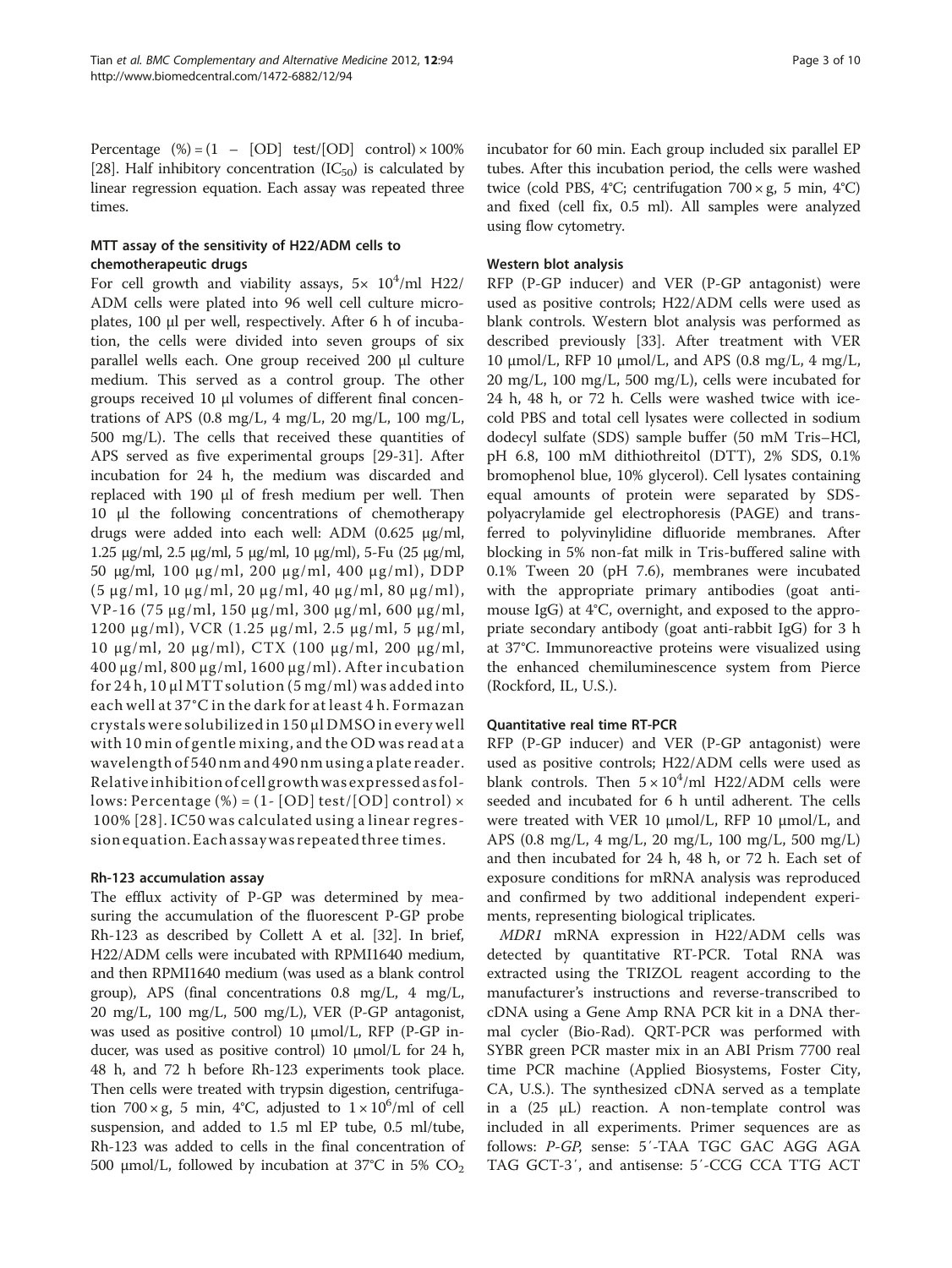GAA AGA ACA T-3′; GAPDH: sense: 5′-GAG TCA ACG GAT TTG GTC G-3′, and antisense: 5′-CGG AAG ATG GTG ATG GGA TT-3′. QRT-PCR was performed at 94°C for 4 min, followed by 40 cycles at 94°C for 15 s, 60°C for 25 s, and 72°C for 25 s. Data were analyzed with sequence detector software (v1.9, Applied Biosystems). The mean Ct value for duplicate measurements was used to detect the expression of the target gene with normalization to a housekeeping gene used as an internal control (glyceraldehyde-3-phosphate dehydrogenase GAPDH) according to the 2−ΔCt formula.

## Statistical analysis

Statistical analysis for the data of cell cytotoxicity, P-GP function and expression assays were performed on SPSS 14.0 software (v14, SPSS Inc. Chicago, IL, U.S.). The differences in variables between the groups were analyzed by one-way ANOVA. Real-time PCR data were analyzed using the SDS software on the ABI  $PRISM^{\omega}$ 7700 sequence detection system. The confidence limit was set at 95%. Values of  $P < 0.05$  were considered statistically significant.

## Results

## Effects of APS on H22/ADM cell proliferation

Table 1 shows that the inhibition rates of APS ranged from 1.11% to 62.40% in a concentration-dependent manner. However, the maximum inhibition rate was only 62.40%. The IC50 value of APS was 251.77 mg/L, which is significantly higher than the positive control DDP  $[IC50 = 0.04 \text{ mg/L}]$   $(P < 0.05)$ .

## MTT assay of sensitivity of chemotherapeutic drugs

The IC50 of different concentrations of APS combined with chemotherapeutic drugs (ADM, 5-Fu, DDP, VP-16, VCR, or CTX) and the control group (ADM, 5-Fu, DDP, VP-16, VCR, or CTX, when applied alone) are shown in Figure [1](#page-4-0). The difference between APS combined with

Table 1 Impact of APS on H22/ADM cell proliferation  $(n = 6)$ 

ADM or VCR and the control group was not significant at APS 0.8 mg/L, but APS combined with ADM or VCR could was found to significantly reduce the IC50 value  $(P<0.05$ , VS. control group) at APS concentrations of 4–500 mg/L; APS combined with 5-Fu, DDP, VP-16, or CTX was found to significantly reduce the IC50 value  $(P<0.05$ , VS. control group) at APS concentrations of 0.8–500 mg/L. For APS combined with chemotherapeutic drugs (ADM, 5-Fu, DDP, VCR, or CTX), the IC50 value decreased with increasing concentrations of APS within the range of 0.8–500 mg/L, and for APS combined with VP-16, the IC50 value decreased trend with increasing concentrations of APS was not obvious.

#### Rh-123 accumulation assay

Rh-123 retention was measured to evaluate the P-GP transport activity in the H22/ADM cells. The fluorescent dye Rh-123 is a substrate of P-GP, and its cellular retention has been shown to reflect P-GP function. Rh-123 efflux was measured by counting cells in the M1 region of the plot. The marker bar M1 was set to indicate cells with high Rh-123 efflux. Marker bar M2 was set to indicate the cells with low Rh-123 efflux. As shown in Figure [2,](#page-5-0) compared with the control group, the RFP group fluorescence curve shifted to the left, suggesting that intracellular Rh-123 uptake decreased and P-GP efflux increased; the fluorescence curves of the APS (APS 0.8 mg/L, APS 4 mg/L, APS 20 mg/L, APS 100 mg/L, APS 500 mg/L) and VRE groups shifted to the right, suggesting that intracellular Rh-123 retention increased and P-GP efflux function decreased over the 24 h, 48 h, and 72 h time periods. However, this was only a general trend, no shifts were obvious for the RFP group or the 0.8 mg/L at 72 h.

Table [2](#page-6-0) shows the intracellular fluorescence intensity of Rh-123 accumulation in H22/ADM cells after exposure to chemotherapeutic agents at 24 h, 48 h, and 72 h. The intensity of the intracellular fluorescence of Rh-123

| Agents      | Concentration (mg/L) | OD Value (mean $\pm$ SD) | Inhibition Rate (%) | $IC50$ (mg/L) | IC50 95%CI (mg/L)                 |
|-------------|----------------------|--------------------------|---------------------|---------------|-----------------------------------|
| APS         | 0.8                  | $0.71 \pm 0.15$          | 1.11                |               |                                   |
|             | 4                    | $0.67 \pm 0.12$          | 6.69                |               |                                   |
|             | 20                   | $0.61 \pm 0.09$          | 15.04               | $251.77*$     | $1.6 \times 10 - 1.2 \times 10^3$ |
|             | 100                  | $0.47 \pm 0.04$          | 34.54               |               |                                   |
|             | 500                  | $0.27 \pm 0.14$          | 62.40               |               |                                   |
| <b>DDP</b>  | 0.1                  | $0.29 \pm 0.02$          | 59.61               |               |                                   |
|             | 1.0                  | $0.21 \pm 0.04$          | 70.75               | 0.04          | $1.7 \times 10^{-3} - 0.74$       |
|             | 10                   | $0.06 \pm 0.03$          | 91.64               |               |                                   |
| <b>NS</b>   |                      | $1.018 \pm 1.06$         | <b>ND</b>           |               |                                   |
| <b>DMSO</b> | 0.1                  | $0.918 \pm 0.134$        | <b>ND</b>           |               |                                   |

 $*$  P < 0.05, vs. DDP; ND: Not calculated; SD: Standard deviation; NS: normal saline.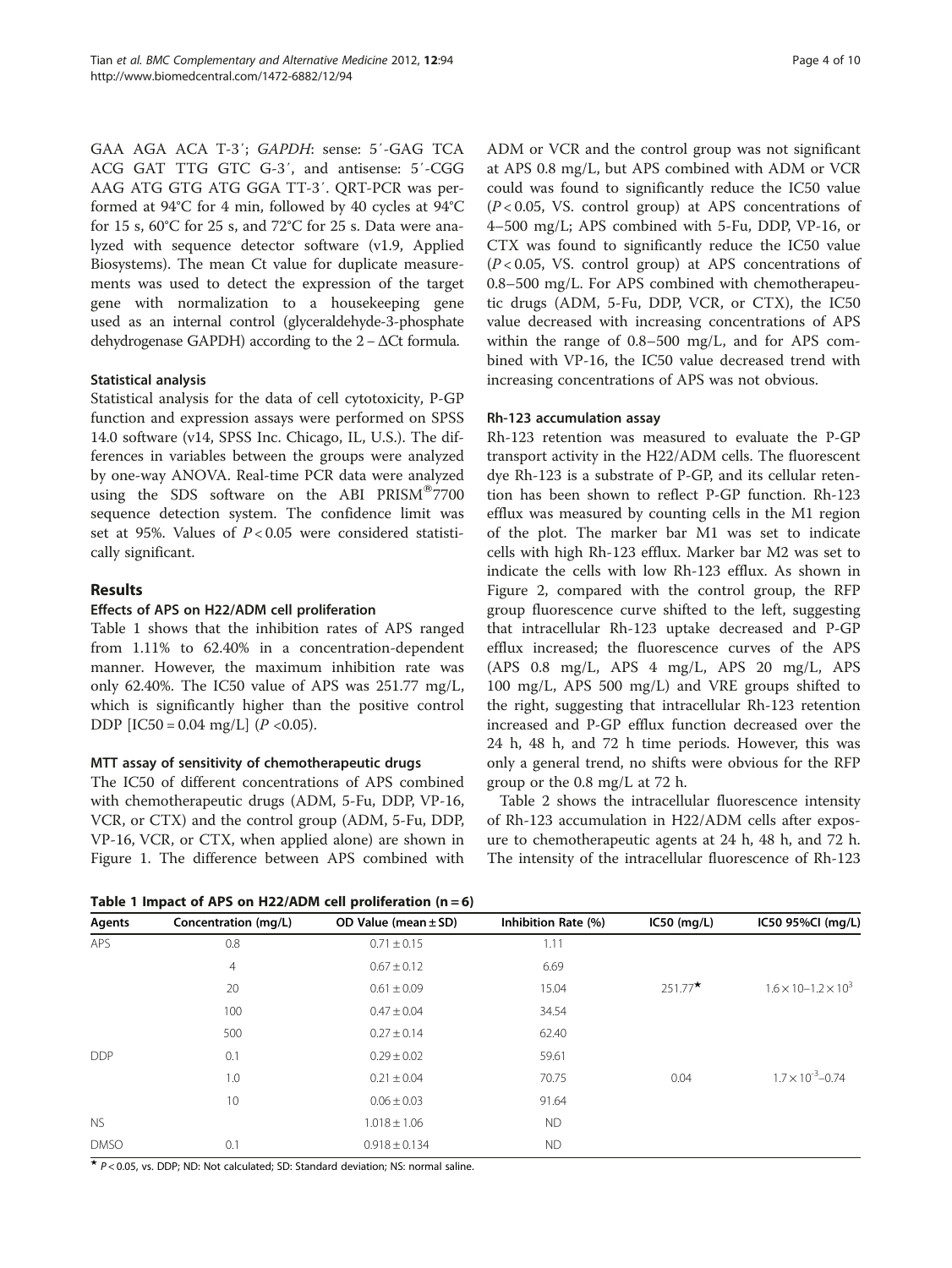<span id="page-4-0"></span>

was lower in RFP 10 μmol/L group than in the control group, and the intensity of the intracellular fluorescence of Rh-123 was higher in VRE and APS groups than in the control group at 24 h, 48 h, and 72 h. The intensity of the intracellular fluorescence of Rh-123 increased with increasing concentrations of APS within the range of 0.8–500 mg/L. The difference between the APS 0.8 mg/L group and the control group was not significant at 72 h, but other APS groups saw significant increases ( $P < 0.05$ , VS. control group) in the intensity of intracellular fluorescence of Rh-123 at 24 h, 48 h, and 72 h. The results show that P-GP efflux activity was inhibited by APS.

#### Western blot analysis H22/ADM cell P-GP expression

The protein levels of P-GP in H22/ADM cell lines were detected by Western blotting. As indicated in Figure [3](#page-6-0),

the level of P-GP protein was lower in the APS (APS 0.8 mg/L, APS 4 mg/L, APS 20 mg/L, APS 100 mg/L, APS 500 mg/L) and VER groups than in the H22/ADM group at 24 h, 48 h, and 72 h. The protein level of P-GP was higher in the RFP group compared to H22/ADM group at 24 h, 48 h, and 72 h time points. The same concentration of APS affected P-GP expression in different ways at different times. P-GP expression was largest at 24 h and then fell in a time-dependent manner. Different concentrations of APS were found to down regulate P-GP expression with increasing concentrations of APS in a concentration-dependent manner in the range of 0.8–500 mg/L. These results showed that APS could down regulate P-GP expression in a concentration-dependent manner within the range of 0.8–500 mg/L and in a time-dependent manner from 24 h to 72 h.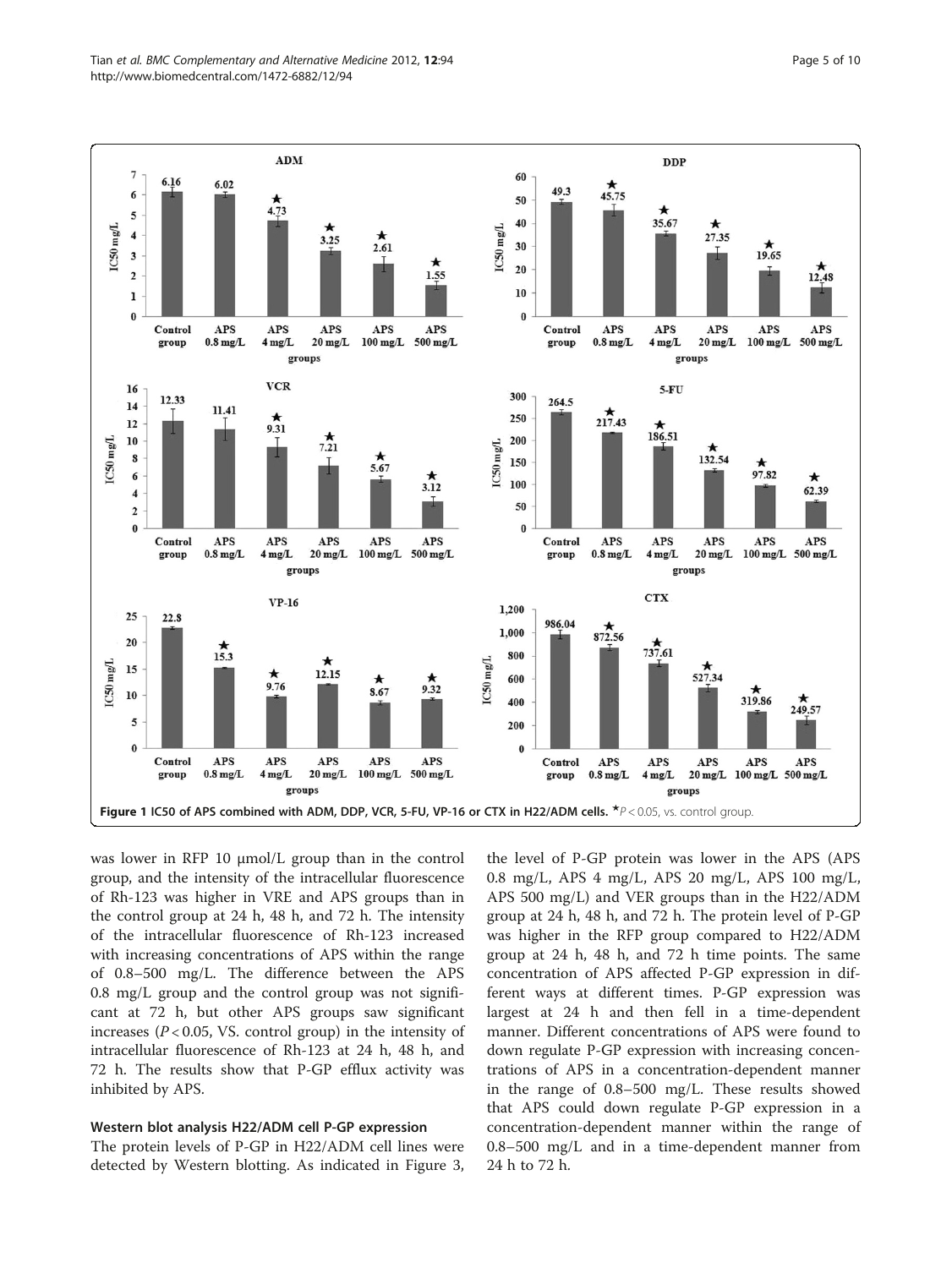<span id="page-5-0"></span>

## Quantitative RT-PCR detection of MDR1 mRNA in H22/ ADM cells

After intervention for 24 h, 48 h, and 72 h, the levels of MDR1 mRNA expression in H22/ADM cells were detected by quantitative RT-PCR. As indicated in Table [3](#page-6-0), the levels of MDR1 mRNA expression decreased  $(P<0.05)$  in APS (APS 0.8 mg/L, APS 4 mg/L, APS 20 mg/L, APS 100 mg/L, APS 500 mg/L) and VER groups compared to H22/ADM group at 24 h, 48 h, and 72 h time points; the levels of MDR1 mRNA expression were higher in the RFP group than in the H22/ADM group at 24 h, 48 h and 72 h. MDR1 mRNA expression decreased with increasing concentrations of APS within the range of 0.8–500 mg/L.

Existing data on the relationship between mRNA and protein levels create a somewhat contradictory picture, as shown in Figure 2 and Table [3.](#page-6-0) For example, there is

no correlation between time dependent changes in the MDR1 mRNA levels and corresponding P-GP levels. This merits further study.

## **Discussion**

The dried root of *Astragalus membranaceus* has a long history of medicinal use in TCM. It is an adjunct anticancer agent and it has been the subject of a great deal of research [\[17,22,24\]](#page-8-0). Studies have shown that APS has anti-tumor activity in vitro when applied alone in certain tumor cell lines, such as murine renal cell carcinoma, murine bladder tumors, HepG2 cells, human gastric cancer SCG-7901 cells, human colon cancer cell lines, hormone-sensitive (MCF-7) breast cancer cell lines, and human hepatocellular carcinoma [[13](#page-8-0),[17](#page-8-0),[24](#page-8-0),[25,29,30](#page-8-0)]. Animal tumor models and clinical studies have also confirmed that APS has anti-tumor activity [\[16,21-23,34](#page-8-0)].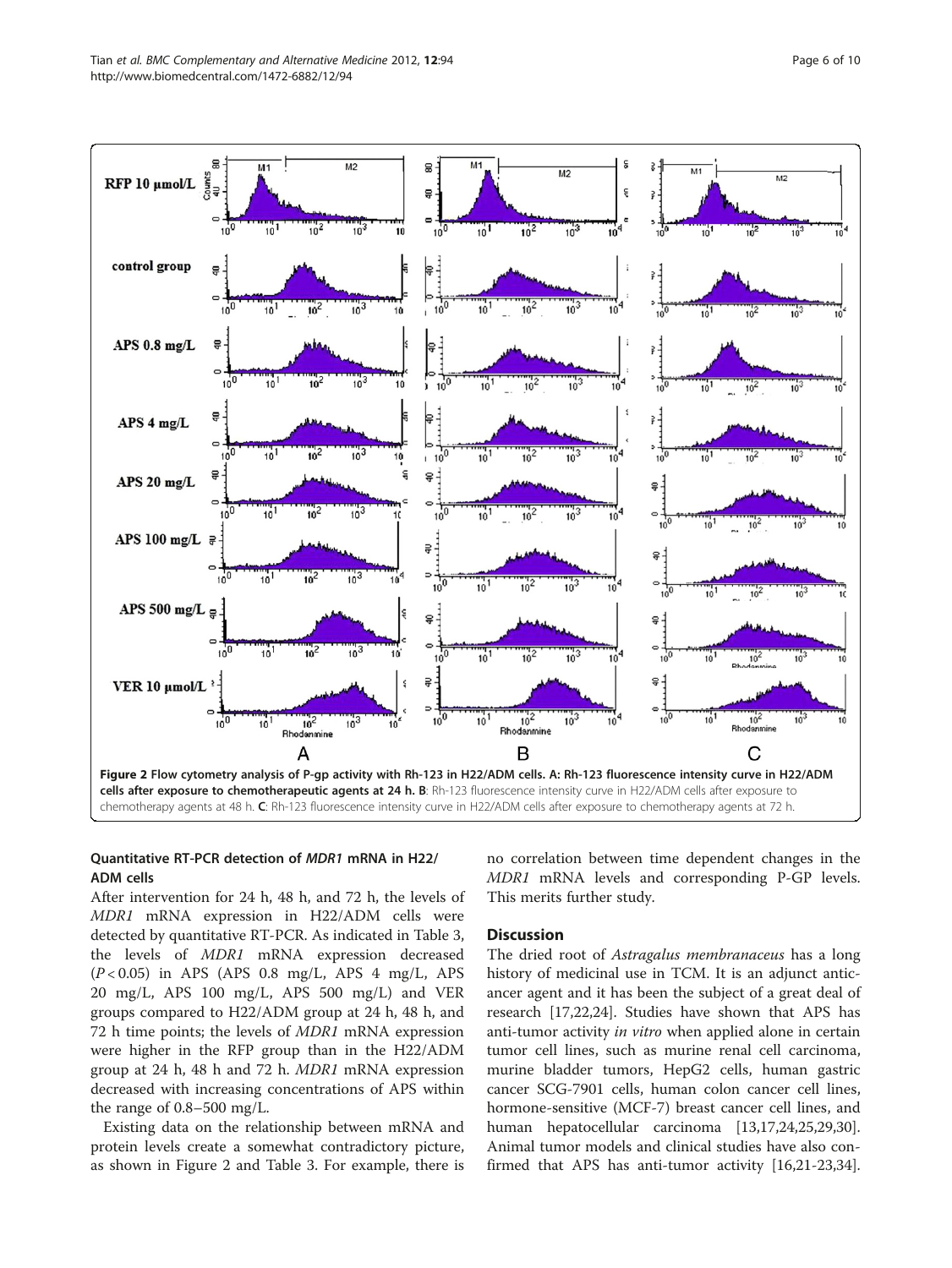<span id="page-6-0"></span>Table 2 Intracellular fluorescence intensity of Rh-123 accumulation in H22/ADM cells  $(n = 6)$ 

| Group         | Fluorescence intensity (mean ± SD) |                                                     |                                |  |
|---------------|------------------------------------|-----------------------------------------------------|--------------------------------|--|
|               | 24 h                               | 48 h                                                | 72 h                           |  |
| RFP 10 µmol/L | $87.49 \pm 1.26$ *                 | $133.71 \pm 1.59$ <sup><math>\triangle</math></sup> | $131.41 \pm 1.54$              |  |
| Control group | $114.77 \pm 1.16$                  | $198.51 \pm 0.69$                                   | $136.18 \pm 1.32$              |  |
| APS 0.8 mg/L  | $135.52 \pm 0.92$ <sup>*</sup>     | $255.14 + 0.61^{\triangle}$                         | $137.40 \pm 2.01$              |  |
| APS 4 mg/L    | $257.38 \pm 0.97$ <sup>*</sup>     | $266.32 \pm 2.03$ <sup><math>\triangle</math></sup> | $250.32 \pm 1.80$ <sup>*</sup> |  |
| APS 20 mg/L   | 357.34 $\pm$ 0.80 <sup>*</sup>     | $285.75 \pm 1.30$ <sup><math>\triangle</math></sup> | $367.35 \pm 1.31^{\circ}$      |  |
| APS 100 mg/L  | 342.83 ± 0.94 $\star$              | $307.42 \pm 1.12$ <sup><math>\triangle</math></sup> | $460.04 \pm 1.74$ <sup>•</sup> |  |
| APS 500 mg/L  | $701.30 \pm 1.14$ <sup>*</sup>     | $345.27 + 1.84$ <sup><math>\triangle</math></sup>   | $458.43 \pm 0.63$ <sup>*</sup> |  |
| VER 10 µmol/L | $928.04 \pm 1.17$ *                | $706.04 \pm 2.02$ <sup><math>\triangle</math></sup> | $657.91 \pm 1.28$ <sup>*</sup> |  |

**★ P** < 0.05, vs. Control group (24 h); **▲P** < 0.05, vs. Control group (48 h); <br>● P < 0.05, vs. Control group (72 h).

However, there have only been afew reports of the treatment of drug-resistant tumor cells with APS. The present study shows at a final concentration range of 0.8–500 mg/L, the IC50 value of APS for H22/ADM cell proliferation was 251.77mg/L. According to NationalCancer Institute guidelines,extractswith IC50values< 20μg/mlare consideredac-tive in vitro [[35](#page-8-0)]. The results show that that APS has no antitumor activity for H22/ADM cells in vitro when applied alone. However, patients with advanced cancer can be treatedwith APS combinedwith chemotherapeutic drugs. It has been found to inhibit tumor development, decrease the toxic-adverse effects of chemotherapy, elevate immune function, and improve patient quality of life [[34-36\]](#page-8-0). For example, Guo et al. reported that treatment with APS injections integrated with vinorelbine and cisplatin significantly improved quality of life in patients with advanced nonsmall-cell lung cancer over vinorelbine and cisplatin alone [[23\]](#page-8-0). Animal tumor models and in vitro studies confirmed that APS can enhance the chemo-sensitivity of the chemotherapy drugs for non-drug-resistant tumor cells [\[37-39](#page-8-0)]. For example, Li et al. reported that the weight of tumors in subjects treated with APS and ADM was significantly lower

Table 3 MDR1 mRNA expression in H22/ADM cells at different times (24 h, 48 h, 72 h)  $(n = 6)$ 

| Group                | $2-\triangle \triangle Ct$ (Mean ± SD) |                                                     |                                                   |  |
|----------------------|----------------------------------------|-----------------------------------------------------|---------------------------------------------------|--|
|                      | 24 h                                   | 48 h                                                | 72 h                                              |  |
| RFP 10 µmol/L        | $1.670 \pm 0.027$                      | $1.977 \pm 0.064$                                   | $2.726 \pm 0.086$                                 |  |
| H <sub>22</sub> /ADM | $1.525 \pm 0.039$                      | $1.797 \pm 0.108$                                   | $2.563 \pm 0.048$                                 |  |
| VER 10 µmol/L        | $0.519 \pm 0.045$ <sup>*</sup>         | $0.497 \pm 0.107$ <sup><math>\triangle</math></sup> | $0.440 \pm 0.114$ <sup><math>\bullet</math></sup> |  |
| APS 500 mg/L         | $0.616 \pm 0.035$ <sup>*</sup>         | $0.565 + 0.033^{\triangle}$                         | $0.496 \pm 0.072$ <sup>*</sup>                    |  |
| APS 100 mg/L         | $0.792 \pm 0.163$ <sup>*</sup>         | $0.742 \pm 0.077$ <sup><math>\triangle</math></sup> | $0.898 \pm 0.042$ <sup>*</sup>                    |  |
| APS 20 mg/L          | $0.890 \pm 0.055$ <sup>*</sup>         | $1.067 + 0.107$ <sup><math>\triangle</math></sup>   | $1.076 \pm 0.108$ <sup><math>\bullet</math></sup> |  |
| APS 4 mg/L           | $1.128 \pm 0.051$ <sup>*</sup>         | $1.183 \pm 0.058$ <sup><math>\triangle</math></sup> | $1.412 \pm 0.027$ <sup>*</sup>                    |  |
| APS 0.8 mg/L         | $1.260 \pm 0.113$ <sup>*</sup>         | $1.406 \pm 0.024$ <sup><math>\triangle</math></sup> | $1.736 \pm 0.063$ <sup><math>\bullet</math></sup> |  |

 $\star$  P < 0.05, vs. H22/ADM group (24 h);  $\star$  P < 0.05, vs. H22/ADM group (48 h); <br>● P < 0.05, vs. H22/ADM group (72 h).

than those of the NS group [\[16](#page-8-0)]. Cui R. et al. reported that hepatocarcinogenesis could be prevented in rats fed with the aqueous extract of Astragalus, which is mainly composed of Astragalus polysaccharides [[21\]](#page-8-0). For H22/ADM resistant cells, as shown in Figure [1](#page-4-0) that APS combined with ADM or VCR could significantly reduce the IC50 value ( $P < 0.05$ , VS. control group) at APS concentration range of 4 mg/L to 500 mg/L; APS combined with 5-Fu, DDP, VP-16, or CTX could significantly reduce the IC50 value ( $P < 0.05$ , VS. control group) at APS concentration range of 0.8–500 mg/L. In thisway, APS can enhance the chemo-sensitivity of themost common chemotherapy drugs in vitro. The present results were partially supported by the results of the abovementioned studies.

Those research teams speculated that the anti-tumor activity of APS might involve enhancement of immune function and induction of apoptosis. However, the mechanism underlying these effects remains to be determined. Changweiqing (Radix Astragali, Radix Codonopsis, Rhizoma Atraety lodis macroce phalae) was found to reverse the drug resistance of colon cancer cells by reducing the expression of MDR1/P-GP [[25](#page-8-0)]. APS is the

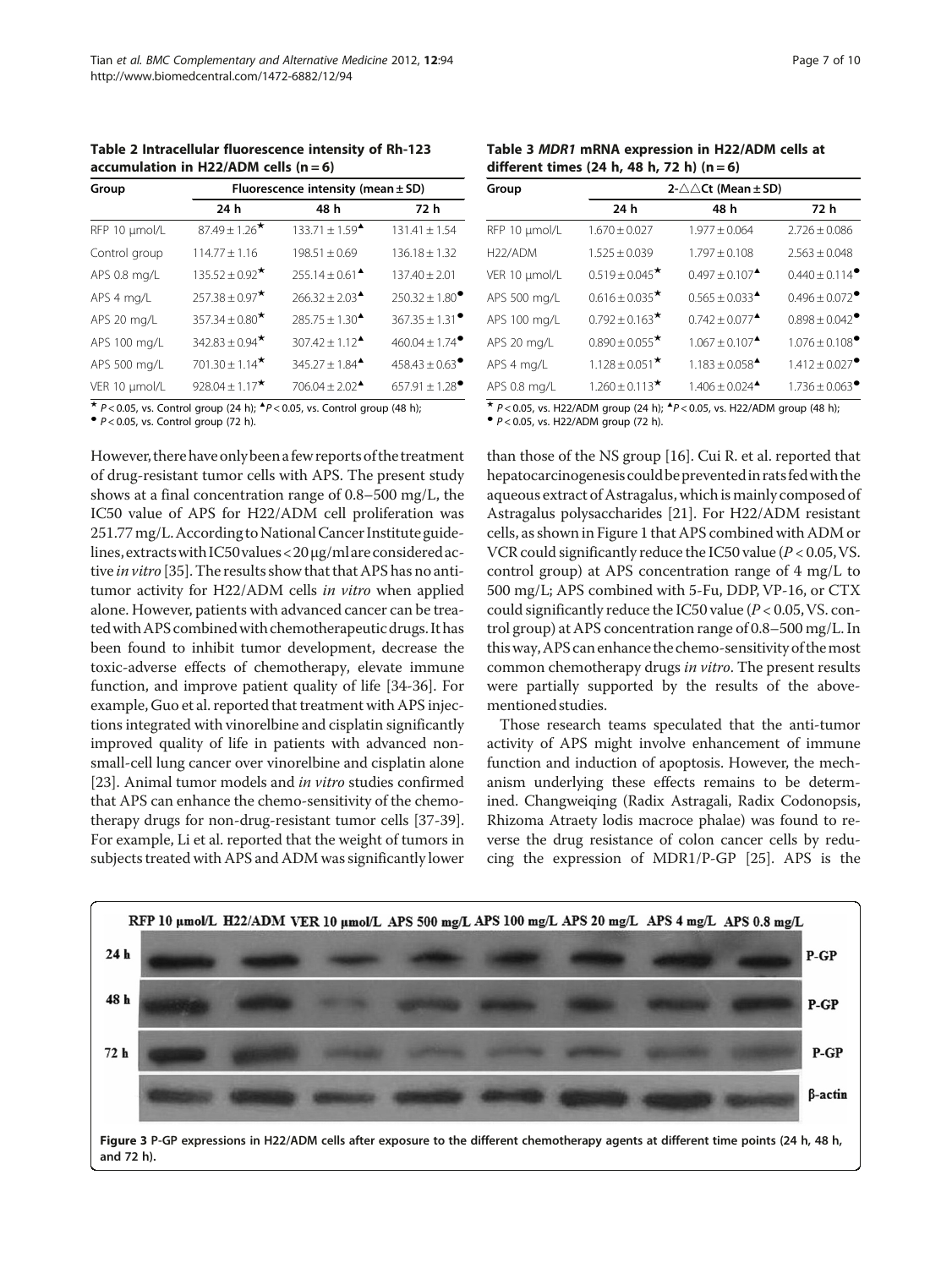<span id="page-7-0"></span>main active ingredient of Radix Astragali, its involvement in the reversal of MDR merits further investigation [[13,14](#page-8-0)].

Drug resistance in tumor cells has been shown to be related to MDR1 and P-GP overexpression [[40-42\]](#page-8-0). In the present study, APS was found to enhance the chemosensitivity of H22/ADM cell lines to certain drugs. To determine whether APS is involved in P-GP expression and/or its efflux function, the P-GP inducer RFP and P-GP inhibitor VER were used as positive controls, and an H22/ADM group was used as a blank control.

Rh-123 is a cationic dye. It has been used extensively as a marker of P-GP-mediated transport in both in vitro and in vivo studies [[43-47](#page-8-0)]. In the present study, the intracellular fluorescence intensity of Rh-123 increased with increasing concentrations of APS in a concentrationdependent manner in the range of 0.8–500 mg/L. The results show that P-GP efflux activity was inhibited by APS.

Western blot analysis of P-GP expression and quantitative RT-PCR detection of MDR1 mRNA expression in H22/ADM cell lines showed that APS reduced P-GP protein expression and MDR1 mRNA expression in a concentration-dependent manner within the range of 0.8–500 mg/L and in time-dependent manner from 24 h to 72 h. APS not only inhibited P-GP efflux but also reduced P-GP and MDR1 mRNA expression in a concentration-dependent manner. However, this effect was not uniform across all times. For example, APS inhibition of P-GP efflux function did not occur in a time-dependent manner; and there was no visible correlation between time-dependent changes in the MDR1 mRNA levels and corresponding P-GP levels. The modest correlation between mRNA expression and protein abundance in large-scale data sets can be explained in part by experimental challenges, such as technological limitations, and in part by fundamental biological factors in the transcription and translation processes. Translation is a complicated biological process, and many of the details still merit further investigation. For example, highly expressed proteins may not necessarily require large quantities of mRNA if they have higher than average translation rates. This merits further study [\[48](#page-8-0)].

Drug resistance is a major obstacle to the successful treatment of cancer. Tumor cells either fail to reduce in size following chemotherapy or cancer recurs. The phenomenon of MDR is particularly problematic because it involves the simultaneous resistance to numerous chemotherapeutics of different classes, and the mechanism by which tumors develop MDR is very complex, P-GP overexpression is one important factor in this process [\[49](#page-9-0)]. Studies have shown that APS has anti-tumor activity in certain tumor cell lines in vitro and in animal models of certain tumors. The present study confirmed that APS can downregulate MDR1 mRNA expression, inhibit P-GP efflux function and decrease its expression, thereby increasing the intracellular concentration of chemotherapeutic drugs. This may be the mechanism behind its secondary anti-cancer effects.

It has been reported that APS can increase the sensitivity of chemotherapeutics, reducing the side effects and complications associated with chemotherapy, and improve patient quality of life and survival time  $[12,14,19,20,23]$  $[12,14,19,20,23]$ . In this way, in the search for new cancer therapeutics with minimal toxicity and few side effects, APS is a promising candidate.

#### Conclusion

In summary, APS was found to enhance the chemosensitivity of the H22/ADM cell line, which may be related to downregulation of MDR1 mRNA expression and inhibition of P-GP efflux pump function, which decreases its MDR1 protein expression.

#### Abbreviations

MDR: Multidrug resistance; H22/ADM: H22 hepatoma resistant to adriamycin cell lines; P- GP: P-glycoprotein; TCM: Traditional Chinese medicine; APS: Astragalus polysaccharides; MTX: Cyclophosphamid; ADM: Adriamycin; 5-Fu: 5-fluorouracil; DDP: Cisplatin; VP-16: Etoposide; VCR: Vincristine; VER: Verapamil; RFP: Rifampicin; NS: Normal salin; DMSO: DimeThyl sulfoxide; OD: Optical density; IC<sub>50</sub>: Half inhibitory concentration; GAPDH: Glyceraldehyde-3-phosphate dehydrogenase.

#### Competing interests

The authors declare that they have no competing interests.

#### Authors' contributions

QET has made substantial contributions to conception and design, acquisition of data, analysis and interpretation of data, and drafted the manuscript; HDL has made substantial contributions to conception and design; MY, H-LC, Q-YT and W-YZ have been involved in drafting the manuscript and revising it critically for important intellectual content. All authors read and approved the final manuscript.

#### Author details

<sup>1</sup> Clinical Pharmacy and Pharmacology Research Institute, The Second Xiangya Hospital, Central South University, 139 Renmin Middle Road, Changsha, Hunan 410011, China. <sup>2</sup>School of Pharmaceutical Sciences, Central South University, Changsha, Hunan 410011, China. <sup>3</sup>Xiangtan Central Hospital, Xiangtan, Hunan 411100, China.

#### Received: 5 March 2012 Accepted: 15 June 2012 Published: 11 July 2012

#### References

- 1. Lancet T: Moving cancer up the global health agenda. Lancet 2010, 375(9731):2051.
- 2. The World Health Report 2008 primary health care: Now more than ever. http://www.who.int/whr/2008/whr08\_en.pdf.
- 3. Urruticoechea A, Alemany R, Balart J, Villanueva A, Viñals F, Capellá G: Recent advances in cancer therapy: an overview. Curr Pharm Des 2010, 16(1):3–10.
- 4. Kellof GJ: Perspective on cancer chemoprevention research and drug development. Adv Cancer Res 2000, 78:199–334.
- 5. Choi CH: ABC transporters as multidrug resistance mechanisms and the development of chemosensitizers for their reversal. Cancer Cell Int 2005, 5:30.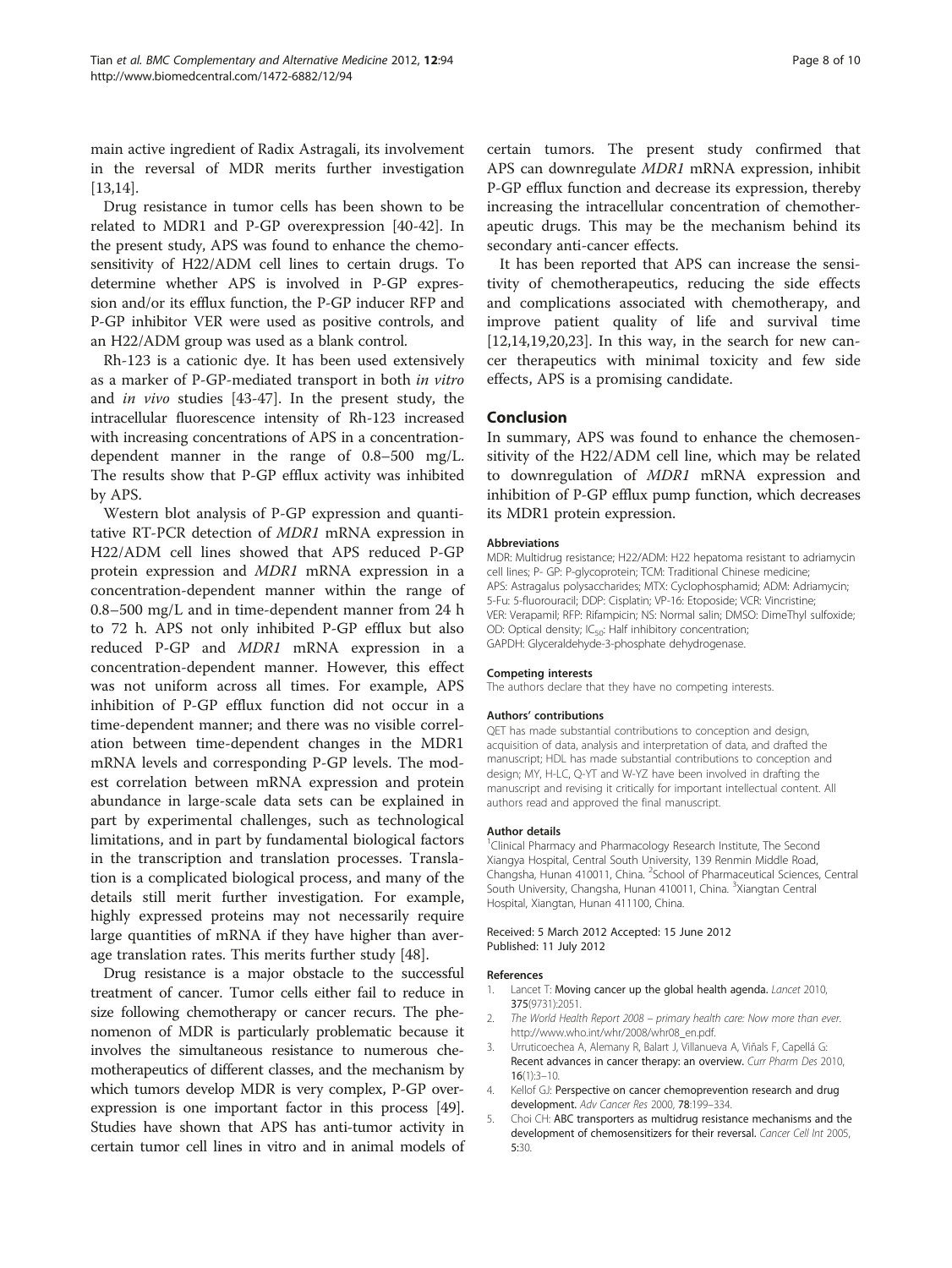- <span id="page-8-0"></span>Kobili S, Landini I, Giglioni B, Mini E: Pharmacological strategies for overcoming multidrug resistance. Curr Drug Targets 2006, 7(7):861–879.
- 7. Wong R, Sagar CM, Sagar SM: Integration of Chinese medicine into supportive cancer care: a modern role for an ancient tradition. Cancer Treat Rev 2001, 27(4):235–246.
- 8. Qi F, Li A, Inagaki Y, Gao J, Li J, Kokudo N, Li XK, Tang W: Chinese herbal medicines as adjuvant treatment during chemo- or radio-therapy for cancer. Biosci Trends 2010, 4(6):297–307.
- 9. Ruan WJ, Lai MD, Zhou JG: Anticancer effects of Chinese herbal medicine, science or myth? J Zhejiang Univ Sci B 2006, 7(12):1006-1014.
- 10. Konkimalla VB, Efferth T: Evidence-based Chinese medicine for cancer therapy. J Ethnopharmacol 2008, 116(2):207–210.
- 11. Ji DB, Ye J, Jiang YM, Qian BW: Anti-tumor effect of Liqi, a traditional Chinese medicine prescription, in tumor bearing mice. BMC Complement Altern Med 2009, 9:20.
- 12. Balch PA: Prescription for Nutritional Healing, A Practical A-to-Z Reference to Drug-Free Remedies Using Vitamins, Minerals, Herbs and Food Supplements. 5th edition. New York, NY, USA: Avery Penguin Putnam Inc.; 2006.
- 13. Rittenhouse JR, Lui PD, Lau BH: Chinese medicinal herbs reverse macrophage suppression induced by urological tumors. J Urol 1991, 146(2):486–490.
- 14. Ma XO, Shi Q, Duan JA, Dong TT, Tsim KW: Chemical analysis of Radix Astragali (Huangqi) in China: a comparison with its adulterants and seasonal variations. J Agric Food Chem 2002, 50(17):4861-4866.
- 15. Shao BM, Xu W, Dai H, Tu P, Li Z, Gao XM: A study on the immune receptors for polysaccharides from the roots of Astragalus membranaceus, a Chinese medicinal herb. Biochem Biophys Res Commun 2004, 320(4):1103–1111.
- 16. Li J, Bao Y, Lam W, Li W, Lu F, Zhu X, Liu J, Wang H: Immunoregulatory and anti-tumor effects of polysaccharopeptide and Astragalus polysaccharides on tumor-bearing mice. Immunopharmacol Immunotoxicol 2008, 30(4):771–782.
- 17. Liu X, Yang Y, Zhang X, Xu S, He S, Huang W, Roberts MS: Compound Astragalus and Salvia miltiorrhiza extract inhibits cell invasion by modulating transforming growth factor-beta/Smad in HepG2 cell. J Gastroenterol Hepatol 2010, 25(2):420–426.
- 18. Zhao LH, Ma ZX, Zhu J, Yu XH, Weng DP: Characterization of polysaccharide from Astragalus radix as the macrophage stimulator. Cell Immunol 2011, 271(2):329–334.
- 19. World Health Organization (WHO): Medicinal Plants in China. Manila: WHO Regional Publications; 1989.
- 20. Zee-Cheng RK: Shi-quan-da-bu-tang (ten signifcant tonic decoction), SQT. A potent Chinese biological response modifier in cancer immunotherapy, potentiation and detoxification of anticancer drugs. Methods Find Exp Clin Pharmacol 1992, 14(9):725–736.
- 21. Cui R, He J, Wang B, Zhang F, Chen G, Yin S, Shen H: Suppressive effect of Astragalus membranaceus Bunge on chemical hepatocarcinogenesis in rats. Cancer Chemother Pharmacol 2003, 51(1):75–80.
- 22. Wang J, Ito H, Shimura K: Enhancing effect of antitumor polysaccharide from Astragalus or Radix hedysarum on C3 cleavage production of macrophages in mice. Jpn J Pharmacol 1989, 51(3):432-434.
- 23. Guo L, Bai SP, Zhao L, Wang XH: Astragalus polysaccharide injection integrated with vinorelbine and cisplatin for patients with advanced non-small cell lung cancer: effects on quality of life and survival. Med Oncol. http://dx.doi.org/10.1007/s12032-011-0068-9.
- 24. Liu XN, Zhang CY, Jin XD, Li YZ, Zheng XZ, Li L: Inhibitory effect of schisandrin B on gastric cancer cells in vitro. World J Gastroenterol 2007, 13(48):6506–6511.
- 25. Xu JH, Deng WL, Fan ZZ: Effects of changwelqing on nuclear translocation of Y-box binding protein-1 and expregslon of Pglycoprotein in human colon cancer cell line with drug-resistance induced by vincristine. Zhongguo Zhong Xi Yi Jie He Za Zhi 2010, 30(7):743–747.
- 26. An HJ, Wang XY, Yu M, Sheng J, Li PT, Zhang B: Influence of preventing formula for UC on P-gp level in colon tissue of ulcerative colitis in rats. Journal of TCM Univ. of Hunan 2009, 29(4):15–17.
- 27. Huang CH, Xie ZX, Qin Q: The mechanism of Chinese medicine compound jiexinkang to reverse the multidrug resistance of K562/A02 cells. Journal of TCM Univ. of Hunan 2004, 24(1):7–10.
- 28. Zhang G, Shi L, Selke M, Wang X: CdTe quantum dots with daunorubicin induce apoptosis of multidrug-resistant human hepatoma HepG2/ADM cells: in vitro and in vivo evaluation. Nanoscale Res Lett 2011, 6(1):418.
- 29. Zhou RF, Liu PX, Tan M: Effect of Astragalus mongholicus injection on proliferation and apoptosis of hormone sensitive (MCF-7) breast cancer cell lines with physiological dose E2. Zhong Yao Cai 2009, 32(5):744–747.
- 30. Li Q, Bao JM, Li XL, Zhang T, Shen XH: Inhibiting effect of Astragalus polysaccharides on the functions of CD4 + CD25 highTreg cells in the tumor microenvironment of human hepatocellular carcinoma. Chin Med J (Engl) 2012, 125(5):786–793.
- 31. Yang M, Qian XH, Zhao DH, Fu SZ: Effects of Astragalus polysaccharide on the erythroid lineage and microarray analysis in K562 cells. J Ethnopharmacol 2010, 127(2):242–250.
- 32. Collett A, Tanianis-Hughes J, Warhurst G: Rapid induction of Pglycoprotein expression by high permeability compounds in colonic cells in vitro: a possible source of transporter mediated drug interactions? Biochem Pharmacol 2004, 68(4):783–790.
- 33. Mi Y, Lou L: ZD6474 reverses multidrug resistance by directly inhibiting the function of P-glycoprotein. Br J Cancer 2007, 97(7):934-940.
- 34. Cassileth BR, Rizvi N, Deng G, Yeung KS, Vickers A, Guillen S, Woo D, Coleton M, Kris MG: Safety and pharmacokinetic trial of docetaxel plus an Astragalus-based herbal formula for non-small cell lung cancer patients. Cancer Chemother Pharmacol 2009, 65(1):67–71.
- 35. Duan P, Wang ZM: Clinical study on effect of Astragalus in efficacy enhancing and toxicity reducing of chemotherapy in patients of malignant tumor. Zhongguo Zhong Xi Yi Jie He Za Zhi 2002, 22(7):515–517.
- 36. Zou YH, Liu XM: Effect of astragalus injection combined with chemotherapy on quality of life in patients with advanced non-small cell lung cancer. Zhongguo Zhong Xi Yi Jie He Za Zhi 2003, 23(10):733–735.
- 37. Zhang ZX, Qi F, Zhou DJ, Liang XY, Zhu LW, Wang PZ: Effect of 5fluorouracil in combination with Astragalus membranaceus on amino acid metabolism in mice model of gastric carcinoma. Zhonghua Wei Chang Wai Ke Za Zhi 2006, 9(5):445–447.
- 38. Cho WC, Leung KN: In vitro and in vivo anti-tumor effects of Astragalus membranaceus. Cancer Lett 2007, 252(1):43–54.
- 39. Boyed MR: The NCI in vitro anticancer drug discovery screen. In Anticancer drug development guide; preclinical screening, clinical trials and approval. Edited by Teicher B. Totowa: Humana Press; 1997:30.
- 40. Dizdarevic S, Peters AM: Imaging of multidrug resistance in cancer. Cancer Imaging 2011, 11:1–8.
- 41. Goda K, Bacsó Z, Szabó G: Multidrug resistance through the spectacle of P-glycoprotein. Curr Cancer Drug Targets 2009, 9(3):281–297.
- 42. Mayur YC, Peters GJ, Prasad W, Lemo C, Sathish NK: Design of new drug molecules to be used in reversing multidrug resistance in cancer cells. Curr Cancer Drug Targets 2009, 9(3):298–306.
- 43. Li H, Yan Z, Ning W, Xiao-Juan G, Cai-Hong Z, Jin-Hua J, Fang M, Qing-Duan W: Using rhodamine 123 accumulation in CD8 cells as a surrogate indicator to study the P-glycoprotein modulating effect of cepharanthine hydrochloride in vivo. J Biomed Biotechnol 2011, 2011:281651.
- 44. Abuznait AH, Patrick SG, Kaddoumi A: Exposure of LS-180 cells to drugs of diverse physicochemical and therapeutic properties up-regulates P-glycoprotein expression and activity. J Pharm Pharm Sci 2011, 14(2):236–248.
- 45. Kawami M, Yumoto R, Nagai J, Junyaprasert VB, Soonthornchareonnon N, Patanasethanont D, Sripanidkulchai BO, Takano M: Effect of Thai plant extracts on P-glycoprotein function and viability in paclitaxel-resistant HepG2 cells. Drug Metab Pharmacokinet 2010, 25(2):155–162.
- 46. Yumoto R, Murakami T, Sanemasa M, Nasu R, Nagai J, Takano M: Pharmacokinetic interaction of cytochromeP450 3A-related compounds with rhodamine 123, a P-glycoprotein substrate, in rats pretreated with dexamethasone. Drug Metab Dispos 2001, 29(2):145–151.
- 47. Naud J, Michaud J, Leblond FA, Lefrancois S, Bonnardeaux A, Pichette V: Effects of chronic renal failure on liver drug transporters. Drug Metab Dispos 2008, 36(1):124–128.
- 48. Nie L, Wu G, Zhang W: Correlation of mRNA expression and protein abundance affected by multiple sequence features related to